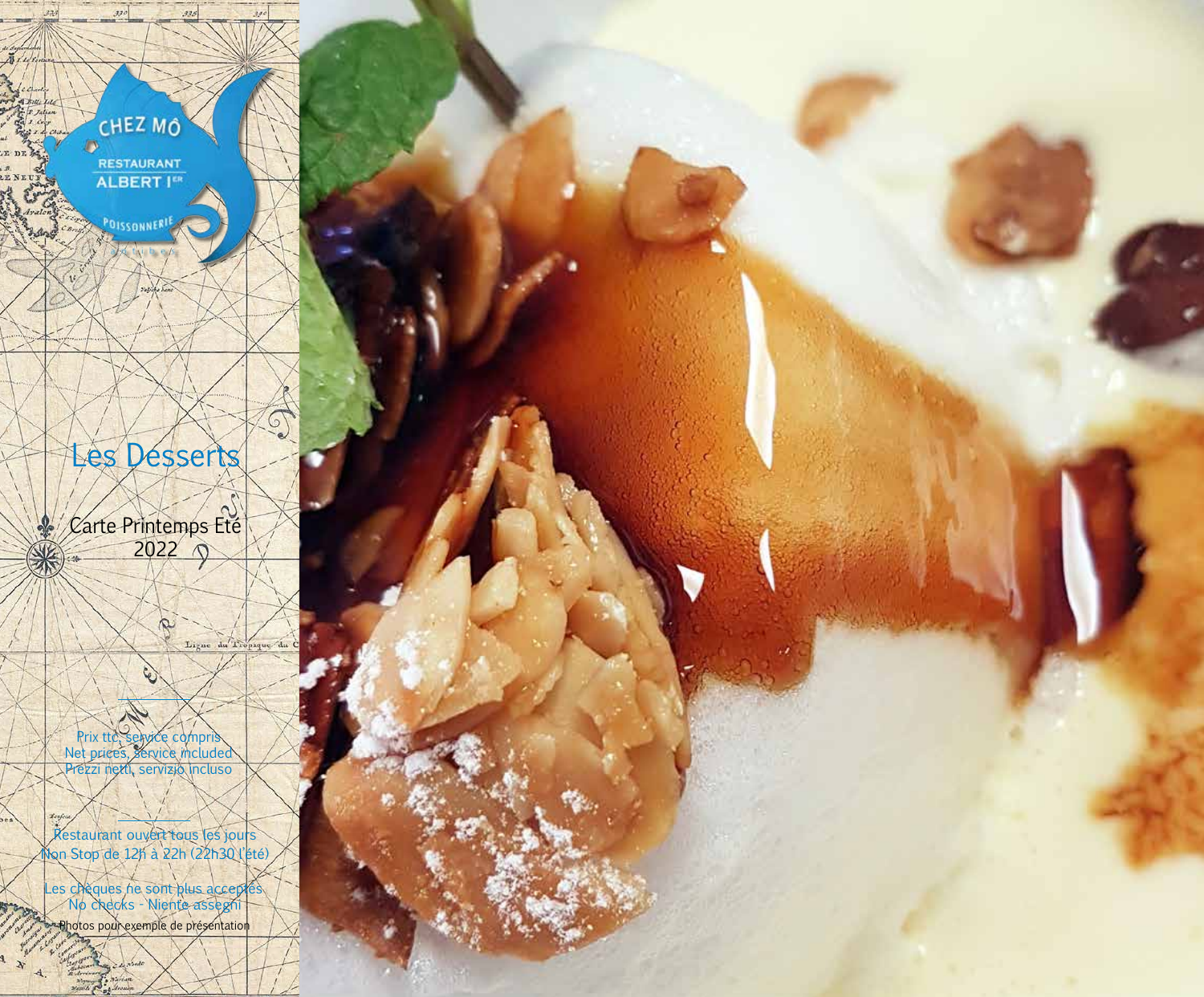

# les Douceurs

| Assiette de fromages, salade mesclun<br>Dish of cheese selection, mesclun salad<br>Piatto di formaggi, insalata di mesclun                                                                                                                                                                                        | <b>MENU</b>                | 9,00€  |
|-------------------------------------------------------------------------------------------------------------------------------------------------------------------------------------------------------------------------------------------------------------------------------------------------------------------|----------------------------|--------|
| lle flottante à la crème anglaise, amandes effilées caramélisées<br>Large floating Island in custard, caramelized slivered almonds<br>Bianchi d'uovo sbattuti a neve, crema inglese, mandorle caramellate                                                                                                         | <b>MENU</b>                | 9,00€  |
| Crème brûlée à la gousse de Vanille de Madagascar<br>Our traditional Creme brulee, flavoured with Madagascar vanilla<br>Creme brulee ai baccelli di vaniglia di Madagascar                                                                                                                                        | <b>MENU</b>                | 9,00€  |
| Tarte fine aux pommes**, glace caramel beurre salé<br>Thin apple tartlette, salted butter caramel ice cream<br>Torta sottila di mele, gelato al caramello al burro salato                                                                                                                                         | <b>MENU</b>                | 9,00€  |
| Tarte aux fruits rouges**,<br>Chantilly maison et amandes effilées caramélisées<br>Red fruits tartlette, chantilly and caramelized slivered almonds<br>Torta di frutti rossi, panna montata e mandorle caramellate                                                                                                | <b>MENU</b>                | 9,00€  |
| Nougat glacé**,<br>Coulis de fruits rouges, ou sauce chocolat chaud maison<br>Nougat ice cream with red fruits coulis, or homemade warm chocolate sauce<br>Gelato di torrone, coulis di frutti rossi o salsa calda al cioccolato casalinga                                                                        | <b>MENU</b>                | 9,00€  |
| Salade de fruits frais de la saison<br>Fresh fruits salad of the season - Insalata di frutti freschi di stagione                                                                                                                                                                                                  | <b>MENU</b>                | 9,00€  |
| Nos Profiteroles :<br>Choux maison, glace vanille, chocolat chaud et chantilly<br>Profiteroles with vanilla ice cream, hot chocolate, home-made whipped cream<br>Profiterole con gelato alla vaniglia, salsa calda al cioccolato, panna montata casalinga                                                         | SUP MENU + 3 $\varepsilon$ | 12,00€ |
| Le Café gourmand :<br>Profiterole glace vanille, macaron, petite salade de fruits frais, chantilly maison<br>Profiteroles with vanilla ice cream, macaroon, fresh fruits mini salad, homemade whipped cream<br>Profiterole con gelato alla vaniglia, macaron, insalata di frutti freschi, panna montata casalinga | SUP MENU + 3 €             | 12,00€ |

\*\* De la pâtisserie «Le Palais de la Friandise» à Antibes

Tous nos desserts sont faits maison avec des produits frais (sauf glaces, sorbets, et nougat glacé) All desserts are homecooked with fresh products except ice creams and sherbets - Tutti dessert sono fatti in casa con prodotti freschi, tranne gelati e sorbetti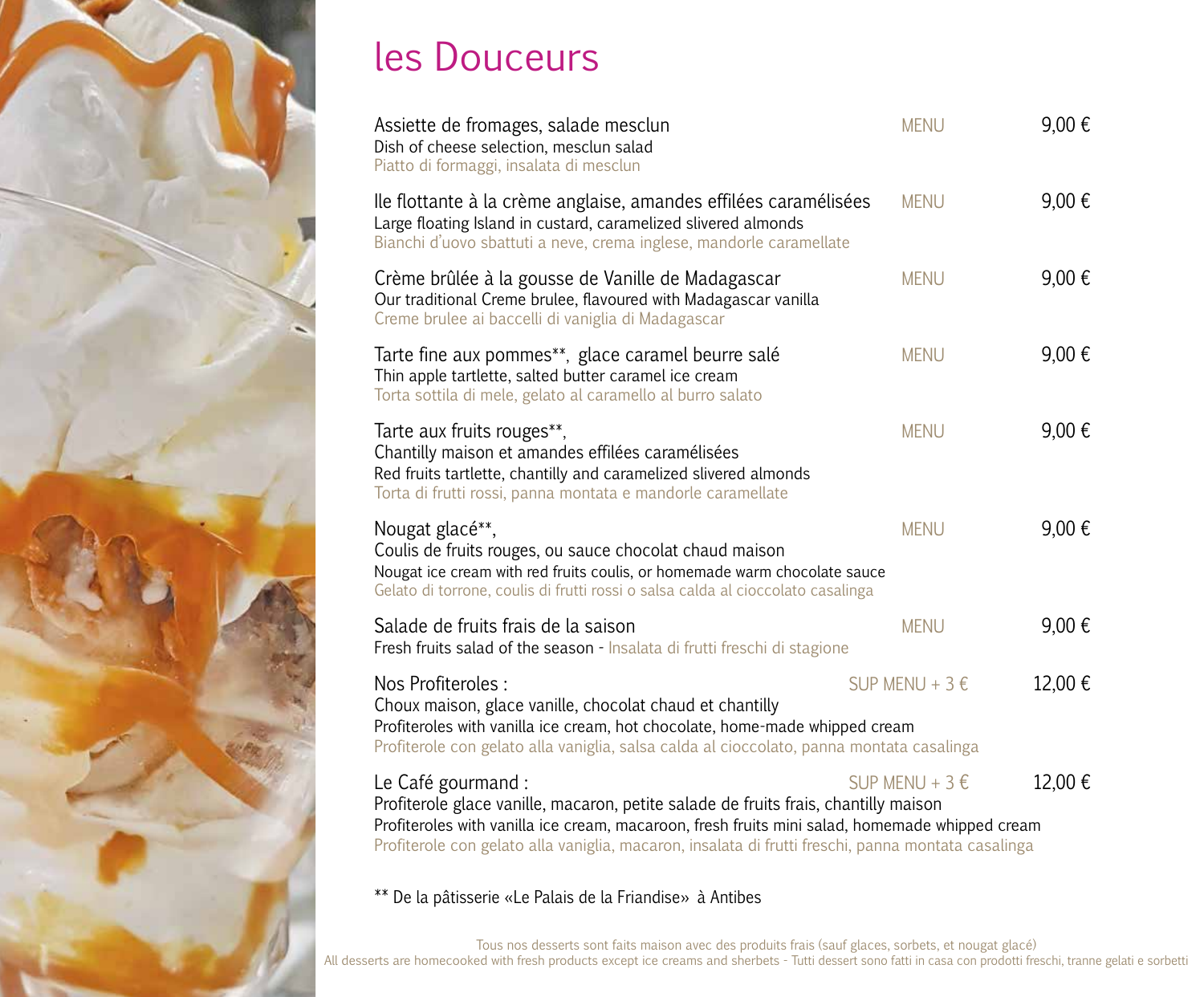#### nos Glaces et sorbets avec ''AMARENA'' - ARTISAN glacier A BIOT (06)

# Coupes glacées gourmandes MENU  $9,00 \in$

Chocolat Liégeois : 2 boules chocolat, chocolat chaud et chantilly Chocolate ice cream, warm chocolate sauce, our whipped cream Gelato al cioccolato, salsa calda al cioccolato, chantilly casalinga

Café Liégeois : 2 boules café, sauce café, chantilly maison 2 scoops of coffee ice cream, coffee sauce, homemade whipped cream 2 palline di gelato al caffè, salsa caffè, chantilly casalinga

Caramel Liégeois : 1 boule caramel beurre salé, 1 boule vanille, sauce caramel, dés de caramel mou et chantilly maison 1 scoop of salted butter caramel, ice cream 1 scoop of vanilla, caramel sauce, mellow caramel dices and whipped cream

1 pallina caramello al burro salato, 1 pallina vaniglia, salsa al caramello, scaglie di caramello morbido e panna montata

Dame Blanche : 2 boules vanille, chocolat chaud, meringue, amandes effilées caramélisées et chantilly maison 2 scoops of vanilla ice cream, hot chocolate sauce, meringue, homemade caramelized almonds and whipped cream

2 palline di gelato alla vaniglia, salsa calda al cioccolato, meriga, mandorle caramellate e chantilly casalinga

La Piémontaise : 1 boule noisette, 1 boule vanille, coulis caramel maison, pralines et chantilly maison

1 scoop hazelnut and 1 scoop vanilla ice cream, our caramel coulis and whipped cream, pralines

Gelati nocciola e vaniglia, salsa caramello e chantilly casalinga, praline

#### La coupe «Chez Mô» : 1 boule sorbet fraise, 1 boule framboise, fruits frais de saison, chantilly maison

1 scoop of strawberry sherbet, 1 scoop of raspberry, fresh season fruits, our whipped cream

1 pallina di sorbetto fragola, 1 pallina lampone, frutti freschi di stagione, chantilly casalinga

Glaces et sorbets de notre Artisan glacier local «Amarena» à Biot. Our local artisan ice creams and sherbets - Gelati artigianali locali

### $Les Alcoolisées$  SUP MENU + 3  $\epsilon$  13.00  $\epsilon$

La Williamine : 2 boules sorbet poire, eau de vie de poire 2 scoops of pear sherbet, Williams pear brandy 2 palline di sorbetto alla pera, acquavite di pere Williams

L'Hawaïenne : 1 boule rhum-raisins, 1 boule coco, rhum 1 scoop of rum raisin ice cream, 1 scoop of coconut, rum 1 pallina rum-uvetta, 1 pallina noce di cocco, rum

Le Colonel : 2 boules citron, vodka 2 scoops of Lemon sorbet, vodka 2 palline di sorbetto al limone, vodka

# Glaces et Sorbets MENU

#### LES CREMES GLACEES

2 boules : 7,00 € 3 boules : 9,00 €

Ice cream - Gelati Vanille Vanilla pod Vaniglia Rhum Raisins Rum raisins Rum uvetta Chocolat Chocolate Cioccolato Café Espresso Coffee Caffè Noisette Hazelnut Nocciola Pistache Pistachio Pistacchio **Stracciatella** Amarena Caramel beurre salé Salted butter caramel Caramello al burro salato

#### LES SORBETS

Sherbets - Sorbetti Fruit de la passion Passion fruit Citron Lemon Limone Fraise Strawberry Fragola Framboise Raspberry Lampone Pomme Apple Mela Poire Pear Pera Mandarine Tangerine Mandarino Coco Coconut Noce di cocco Mangue Mango